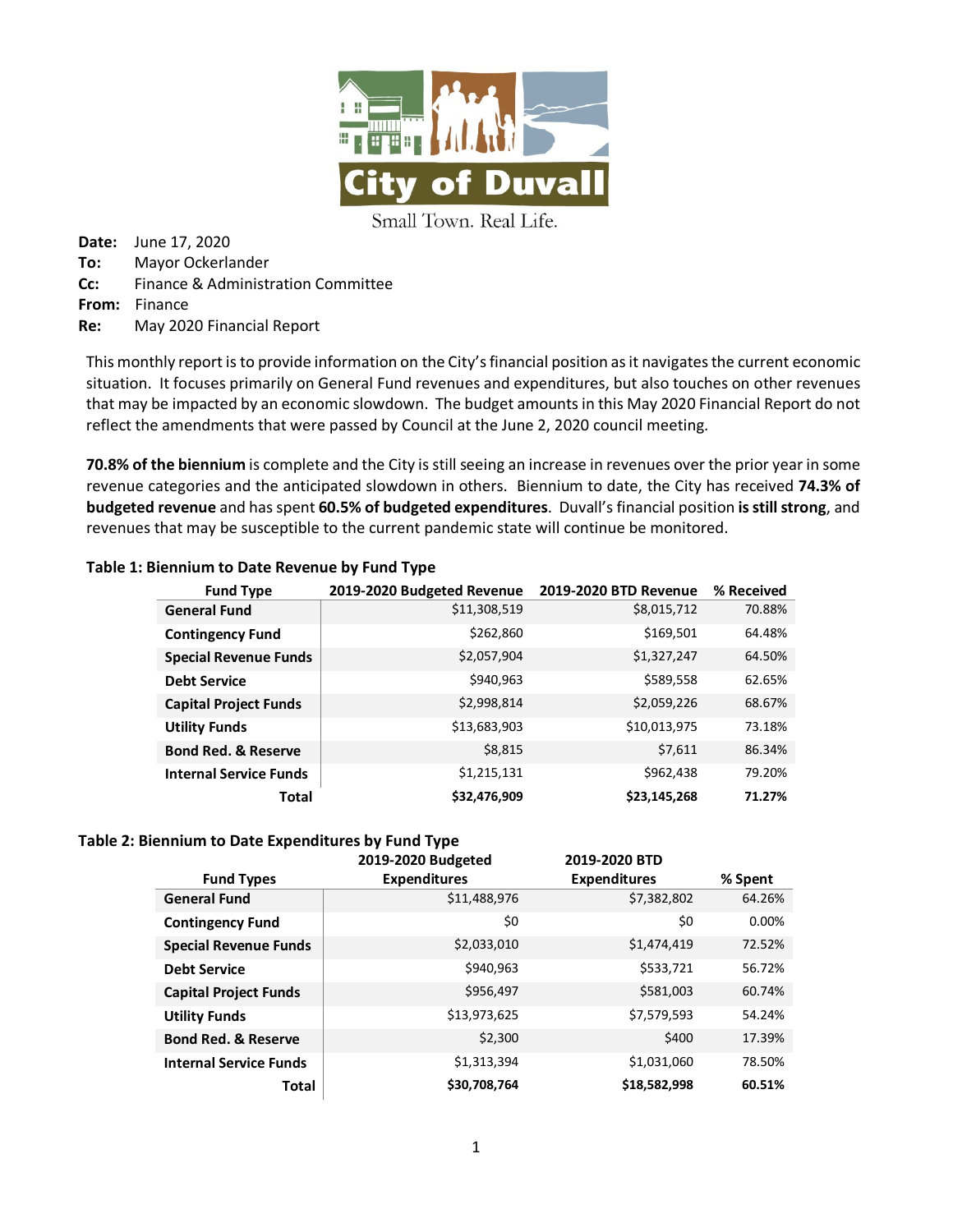#### **General Fund Revenues**

**General Fund Tax Revenue**

The City receives 72% of its General Fund revenues from **taxes**. As of the end of May 2020, 72.7% of budgeted tax revenue had been received.

**Property tax** is the General Fund's largest and most reliable source of revenue. Most property tax payments are made in April/May or October/November. Due to the COVID-19 outbreak, King County extended the May 30<sup>th</sup> property tax deadline to June  $1<sup>st</sup>$  for those who pay the County directly, rather than through their mortgage. By the end of May 2019, the City had received 51% of its property tax levy. Despite the deadline extension, the City received 48% of its property tax levy by the end of May 2020.

|                                   |               |             |                  | $\%$      |                             |             |              |
|-----------------------------------|---------------|-------------|------------------|-----------|-----------------------------|-------------|--------------|
|                                   | <b>Budget</b> | Actual      | <b>Remaining</b> | Collected | Thru May 2019 Thru May 2020 |             | $%$ $\Delta$ |
| Property Taxes - Levy Lid Lift    | \$738,080     | \$381,839   | \$356,242        | 51.7%     | \$184,520                   | \$13,892    |              |
| Real & Personal Property Taxes    | \$2,451,561   | \$1,933,200 | \$518,360        | 78.9%     | \$582,339                   | \$730,250   | 25%          |
| <b>Total GF Property Tax</b>      | \$3,189,641   | \$2,315,039 | \$874,602        | 72.6%     | \$766,859                   | \$744,142   | -3%          |
|                                   |               |             |                  |           |                             |             |              |
| Local Retail Sales & Use Taxes    | \$2,049,950   | \$1,574,502 | \$475,448        | 76.8%     | \$420,263                   | \$440,082   | 5%           |
| Sales Tax-Crim Justice-LOCAL      | \$399,930     | \$333,059   | \$66,871         | 83.3%     | \$95,374                    | \$92,776    | $-3%$        |
| <b>Business Tax - Electricity</b> | \$555,000     | \$374,147   | \$180,853        | 67.4%     | \$130,989                   | \$105,376   | $-20%$       |
| Interfund Utility Tax - Water     | \$423,000     | \$267,081   | \$155,919        | 63.1%     | \$67,622                    | \$71,381    | 6%           |
| <b>Business Tax - Natural Gas</b> | \$303,000     | \$181,615   | \$121,385        | 59.9%     | \$70,740                    | \$66,696    | -6%          |
| Interfund Utility Tax - Sewer     | \$494,000     | \$359,612   | \$134,388        | 72.8%     | \$103,969                   | \$108,044   | 4%           |
| <b>Business Tax - Garbage</b>     | \$205,000     | \$175,492   | \$29,508         | 85.6%     | \$48,267                    | \$61,012    | 26%          |
| <b>Business Tax - TV Cable</b>    | \$125,000     | \$79,873    | \$45,127         | 63.9%     | \$19,882                    | \$19,963    | 0%           |
| <b>Business Tax - Telephone</b>   | \$260,000     | \$146,474   | \$113,526        | 56.3%     | \$46,981                    | \$41,908    | $-11%$       |
| Interfund Utility Tax - Storm     | \$153,500     | \$111,200   | \$42,300         | 72.4%     | \$32,152                    | \$33,482    | 4%           |
| <b>Gambling Tax</b>               | \$12,400      | \$24,858    | -\$12,458        | 200.5%    | \$2,329                     | \$12,840    | 451%         |
| Leasehold Excise Tax              | \$2,000       | \$834       | \$1,166          | 41.7%     | \$329                       | \$140       | $-57%$       |
| Total GF Tax w/o Property Tax     | \$4,982,780   | \$3,628,748 | \$1,354,032      | 72.8%     | \$1,038,897                 | \$1,053,700 | 1%           |
|                                   |               |             |                  |           |                             |             |              |
| <b>Total GF Tax Revenue</b>       | \$8,172,421   | \$5,943,787 | \$2,228,634      | 72.7%     | \$1,805,756                 | \$1,797,841 | 0%           |

The General Fund's second largest source of revenue is **utility tax.** Revenue from utility tax is generally stable, but taxes on natural gas, electricity and water are affected by weather. Biennium to date, the City has collected 67.3%, or \$1,695,495 of budgeted utility tax, which is **\$36,572 lower than anticipated due to May payments for natural gas and electric receipted in the beginning of June.**

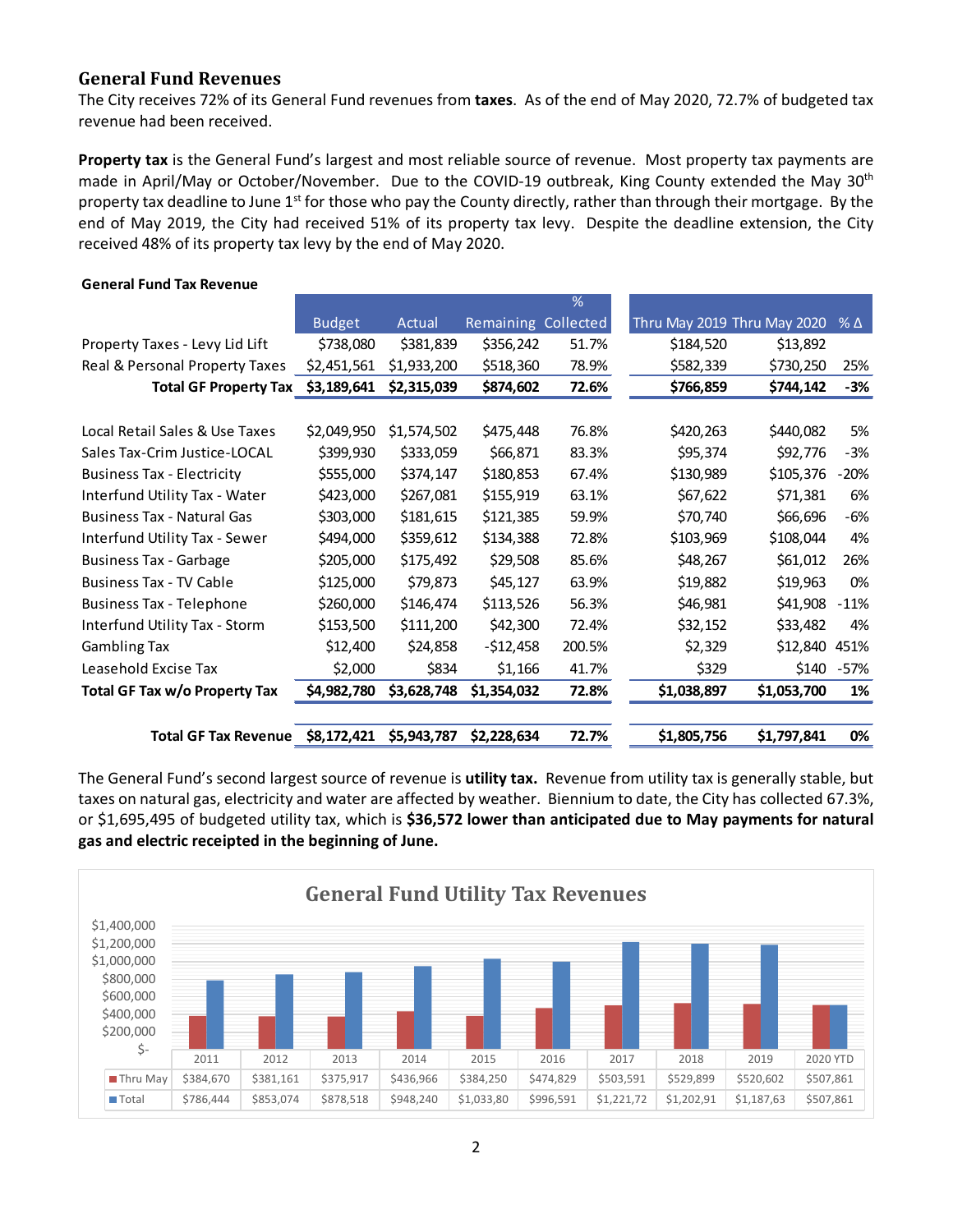**Sales tax** is the General Fund's third largest source of revenue. The City receives sales tax revenue two months after it is collected by businesses, so May receipts were from sales incurred in March, which is when COVID-19 outbreak closures were first mandated. May's sales tax was 14.4% less than the same month in 2019 compared to an increase of 4.9% in April. Year to date, the City has collected 4.8% more in sales tax than in the same time period in 2019. Sales tax may decrease further or flatten out in July, but due to the strong sales tax revenues in 2019, the City is still on target to meet its biennial forecast.



The City's largest source of sales tax revenue comes from **retail trade,** which increased by 24.1% in May, as people purchased supplies in reaction to the outbreak. **Construction**, the City's second largest source of sales tax, decreased by 44.9% over the same month in the prior year, as anticipated, but is still up by 0.5% year to date. **Accommodation and food services**, which includes restaurants and bars, is the third largest source of sales tax revenue in the City, showed a decrease of 47.5% over the same period in the prior year and is down 11.7% year to date.

|                                               | <b>Thru May</b> |                | <b>Thru May</b> |                   |         |                                 |             |
|-----------------------------------------------|-----------------|----------------|-----------------|-------------------|---------|---------------------------------|-------------|
| <b>NAICS Code Name</b>                        |                 | 2019           |                 | $\overline{2020}$ |         | Δ                               | $\Delta\%$  |
| Retail Trade                                  | \$              | 148,990        | $\zeta$         | $173,212$ \$      |         | 24,222                          | 16.3%       |
| Construction                                  | \$              | 99,050         | \$              | 99.515            | Ŝ.      | 465                             | 0.5%        |
| <b>Accommodation &amp; Food Services</b>      | \$              | 46,666         | \$              | 41,217            | \$      | (5, 449)                        | $-11.7%$    |
| Admin & Support of Waste Mgmt & Remedial Svcs | \$              | 27,560         | \$              | 35,915            | $\zeta$ | 8,355                           | 30.3%       |
| Information/Communication                     | \$              | 17,994         | $\zeta$         | 20,910            | \$      | 2,916                           | 16.2%       |
| Wholesale Trade                               | \$              | 18,615         | \$              | 18,319            | \$      | (296)                           | $-1.6%$     |
| Other Services (except Public Administration) | \$              | 14,042         | \$              | 11,667            | \$      | (2, 375)                        | $-16.9%$    |
| Professional, Scientific, & Technical Svcs    | \$              | 9,601          | \$              | 9,424             | \$      | (177)                           | $-1.8%$     |
| Manufacturing                                 | \$              | 11,914         | \$              | 7,764             | \$      | (4, 150)                        | $-34.8%$    |
| Real Estate & Rental & Leasing                | \$              | 4,809          | \$              | 6,282             | \$      | 1,473                           | 30.6%       |
| Miscellaneous                                 | \$              | 8,179          | $\zeta$         | 6,224             | $\zeta$ | (1,955)                         | $-23.9%$    |
| Finance                                       | \$              | 5,567          | \$              | 6,055             | $\zeta$ | 488                             | 8.8%        |
| <b>Educational Services</b>                   | \$              | 998            | \$              | 2,028             | \$      | 1,030                           | 103.2%      |
| Arts, Entertainment, & Recreation             | \$              | 6,552          | \$              | 2,005             | $\zeta$ | (4, 547)                        | $-69.4%$    |
| Utilities                                     | \$              | 1,784          | $\zeta$         | 1,360             | $\zeta$ | (424)                           | $-23.8%$    |
| Agriculture, Forestry, Fishing & Hunting      | \$              | 370            | Ś.              | 1,122             | \$      | 752                             | 203.2%      |
| Health Care & Social Assistance               | \$              | 820            | Ś.              | 426               | \$      | (394)                           | $-48.0%$    |
| Transportation & Warehousing                  | \$              | 97             | \$              | 346               | \$      | 249                             | 256.7%      |
| Management of Companies & Enterprises         | \$              | 5              | Ś.              | 24                | \$      | 19                              | 380.0%      |
| Mining                                        | \$              | $\overline{2}$ | \$              | 21                | \$      | 19                              | 950.0%      |
| Public Administration                         | Ś               | 13             | Ś.              | 9                 | \$      | (4)                             | $-30.8%$    |
| <b>Total</b>                                  | \$              | 423,628        |                 | 443,845           | \$      | 20,217                          | 4.8%        |
| $-1$ $-1$ $-1$                                |                 | 22.57          |                 | 0.1100            |         | $\overline{10}$ $\overline{20}$ | $\sim$ 4.01 |

2020 Jan - May vs. 2019 Jan - May 2020 Sales Tax by NAICS Category

Total without Construction \$ 324,578 \$ 344,330 \$ 19,752 6.1%

3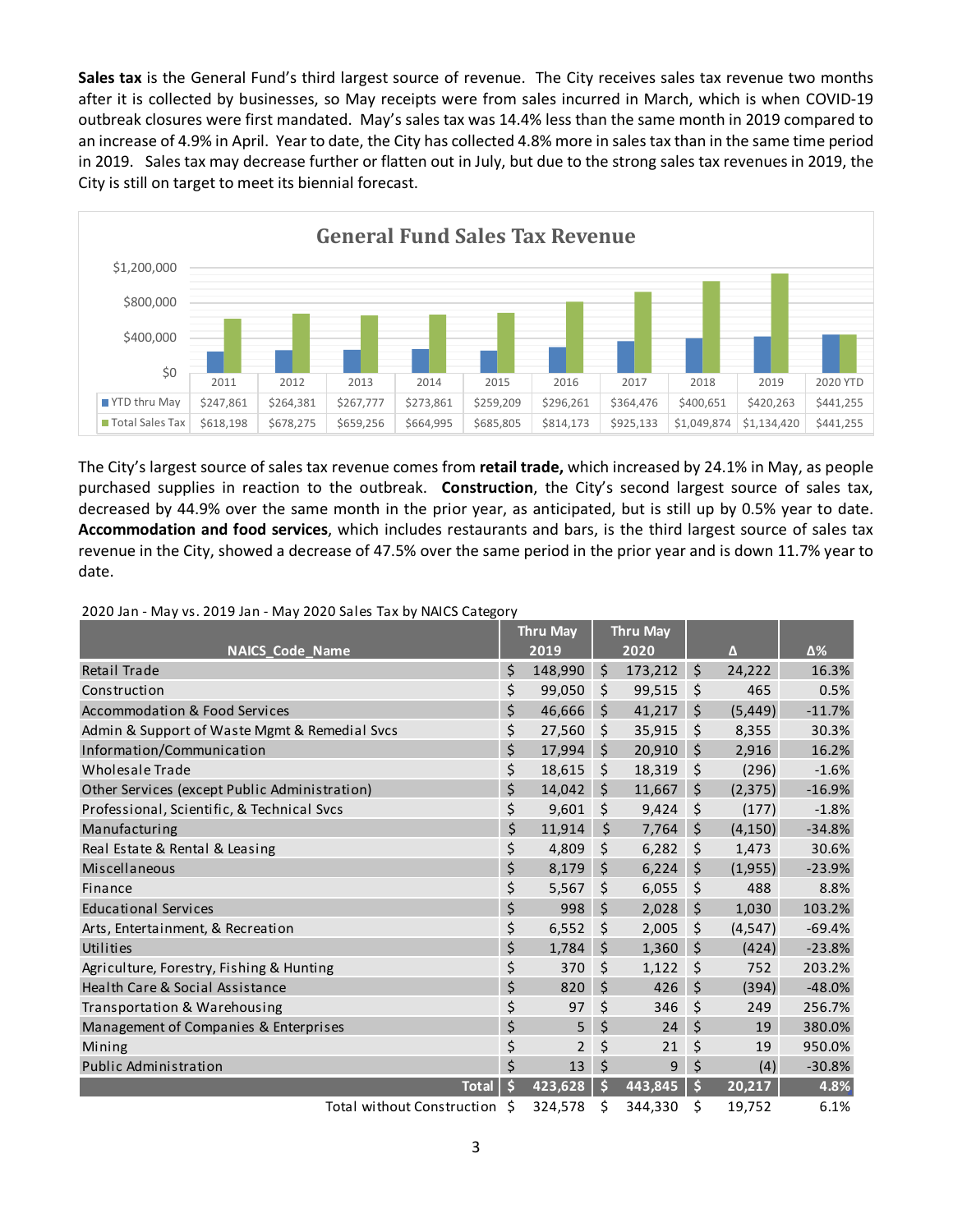8% of budgeted General Fund revenue comes from **licenses and permits**. By the end of May 2020, the City had received 73.1% of budgeted revenue. **Garbage franchise fees** are still lower than prior year to date due to the timing of payments. **Building permit fees** continue to be higher than the prior year as permits that have already been received are processed:

|                                        |               |           |                     | %     | <b>Thru May</b> | <b>Thru May</b> |              |
|----------------------------------------|---------------|-----------|---------------------|-------|-----------------|-----------------|--------------|
|                                        | <b>Budget</b> | Actual    | Remaining Collected |       | 2019            | 2020            | $%$ $\Delta$ |
| <b>Fireworks Permits</b>               | \$400         | \$200     | \$200               | 50.0% | \$200           | \$0             |              |
| Fire Permits-Operational/Other         | \$5,250       | \$0       | \$5,250             | 0.0%  | \$0             | \$0             |              |
| <b>Special Events Permits</b>          | \$2,000       | \$1,325   | \$675               | 66.3% | \$575           | \$75            | -87%         |
| Franchise Fees - Cable TV              | \$86,000      | \$62,166  | \$33,108            | 72.3% | \$23,008        | \$18,749 -19%   |              |
| Franchise Fees - Garbage               | \$268,000     | \$191,700 | \$99,510            | 71.5% | \$60,095        | \$46,366        | -23%         |
| <b>Business Licenses &amp; Permits</b> | \$84,000      | \$54,570  | \$38,849            | 65.0% | \$16,531        | \$16,647        | 1%           |
| <b>Building Permit Fees</b>            | \$469,480     | \$368,197 | \$179,683           | 78.4% | \$63,982        | \$129,031       | 102%         |
| Permit Fee IT Surcharge                | \$74,000      | \$45,214  | \$38,672            | 61.1% | \$9,714         | \$16,707        | 72%          |
| <b>Concealed Weapons Permit Fees</b>   | \$3.500       | \$1,989   | \$1,493             | 56.8% | \$981           | \$243           | -75%         |
| <b>Total GF Licenses &amp; Permits</b> | \$992,630     | \$725,362 | \$397,440           | 73.1% | \$175,086       | \$227,818       | 30%          |

Revenue from **charges for services** is 6.8% of the General Fund budget. By the end of May, the City had received 89.9% of budgeted charges for services. Revenues for **engineering fees** and zoning and **development fees** are already over the budgeted amount for the biennium, which will be adjusted in June to reflect the amendments passed by Council June 2. In May of 2020, the City changed the way it collected **plan check fees**, requiring partial payment with permit submittal, which is reflected in the increase over prior year:

#### **General Fund Charges for Services Revenue**

|                                      |               |           |            | %         | <b>Thru May</b> | <b>Thru May</b> |         |
|--------------------------------------|---------------|-----------|------------|-----------|-----------------|-----------------|---------|
|                                      | <b>Budget</b> | Actual    | Remaining  | Collected | 2019            | 2020            | % Δ     |
| Admin Fee-School/Rd/Park Imp         | \$7,350       | \$3,965   | \$3,385    | 54%       | \$520           | \$1,625         | 213%    |
| Admin Fee - Cell Tower Leases        | \$5,950       | \$8,659   | $-52,709$  | 146%      | \$0             | \$814           |         |
| Sale of Maps & Publications          | \$200         | \$113     | \$87       | 57%       | \$5             | \$7             |         |
| Engineering Fees & Charges           | \$140,000     | \$182,229 | $-542,229$ | 130%      | \$61,677        | \$54,080        | $-12%$  |
| Admin Fee - Alcohol Use App          | \$0           | \$100     | $-5100$    |           | \$25            | \$0             |         |
| Law Enforcement Services             | \$0           | \$862     | $-5862$    |           | \$0             | \$522           |         |
| RSD School Officer                   | \$80,000      | \$42,588  | \$37,412   | 53%       | \$0             | \$0             |         |
| <b>Bldg Inspection Fees</b>          | \$3,000       | \$3,515   | $-5515$    | 117%      | \$500           | \$1,099         | 120%    |
| <b>Planning Deposits</b>             | \$0           | \$13,000  | $-513,000$ |           | \$0             | \$8,177         |         |
| Zoning, Subdivision, Dvlp Fees       | \$120,000     | \$210,555 | $-590,555$ |           | \$90,995        | \$43,448        | $-52%$  |
| Fire Plan Review & Inspections       | \$60,000      | \$5,059   | \$54,941   | 8%        | \$943           | \$357           | -62%    |
| <b>Plan Check Fees</b>               | \$325,000     | \$206,674 | \$118,326  | 64%       | \$30,926        | \$79,503        | 157%    |
| <b>Stage Sponsorship Fees</b>        | \$0           | \$5,000   | $-55,000$  |           | \$0             | \$0             |         |
| Summerstage Sponsor Fees             | \$30,000      | \$11,461  | \$18,539   |           | \$9,166         | \$0             | $-100%$ |
| <b>Total GF Charges for Services</b> | \$771,500     | \$693,781 | \$77,719   | 89.9%     | \$194,757       | \$189,632       | $-2.6%$ |

The General Fund also receives revenue from the Street Fund, the Big Rock Ball Park Fund and the Water Sewer and Storm Drainage Funds for **administrative overhead**. These payments are made quarterly. In 2019, the 2nd quarter payment was made in May instead of June, which is reflected in the "Other" category under Revenues on the following page.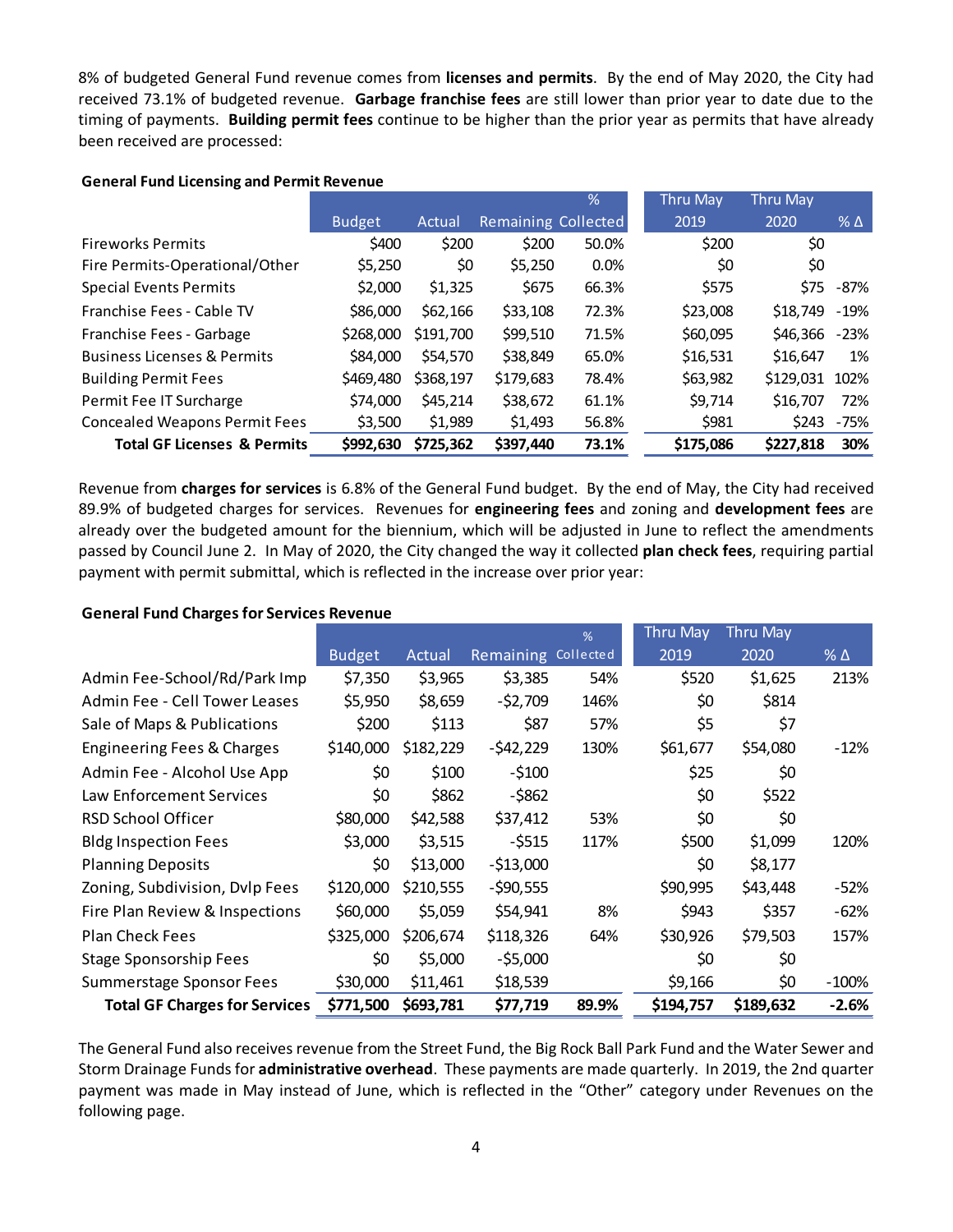### **General Fund Expenditures**

The City spent 64% of its budgeted biennial General Fund expenditures as of the end of May 2020. Please note that December 2018 benefits were reported in January of 2019, so 2019 benefits are reported as \$33,776 higher that actual in the General Fund, and \$61,148 higher than actual in all funds combined.

See below for breakout by department and category. Supplies, services and small tools and equipment related to the COVID-19 have been broken out in the Expenditures by Department under "Emergency Response." Salary and benefit costs related to the outbreak remain embedded in individual departments for now.

|                           |               | 2019-2020  |                   | 05/31/2020 | <b>BTD</b> | <b>Thru May</b> | Thru May    |          |
|---------------------------|---------------|------------|-------------------|------------|------------|-----------------|-------------|----------|
| <b>Revenues</b>           | <b>Budget</b> |            | <b>BTD Actual</b> |            | %          | 2019            | 2020        | % Δ      |
| Beginning Fund Balance    |               | 2,132,480  |                   | 2,132,480  | 100%       |                 |             |          |
| Taxes                     |               | 8,172,421  |                   | 5,943,787  | 73%        | 1,805,756       | 1,797,841   | 0%       |
| Licenses & Permits        |               | 992,630    |                   | 725,362    | 73%        | 175,086         | 227,818     | 30%      |
| Intergov. Revenues        |               | 383,557    |                   | 235,258    | 61%        | 45,502          | 57.467      | 26%      |
| Charges for Goods & Serv. |               | 771,500    |                   | 693,781    | 90%        | 194,757         | 189,657     | -3%      |
| Fines & Penalties         |               | 106,900    |                   | 44.417     | 42%        | 16,047          | 7.177       | -55%     |
| Miscellaneous Revenues    |               | 117,941    |                   | 148,961    | 126%       | 38,061          | 46,271      | 22%      |
| Other                     |               | 763,570    |                   | 224,147    | 29%        | 90,750          | 47,706      | $-47%$ * |
| <b>Total Revenues</b>     |               | 11.308.519 |                   | 8,015,712  | 71%        | \$2,365,959     | \$2,373,937 | 0.3%     |

#### **General Fund Budget vs Actual**

| <b>Expenditures by Dept.</b>      | 2019-2020<br><b>Budget</b> |               | 05/31/2020<br><b>BTD Actual</b> | <b>BTD</b><br>% |    | Thru May<br>2019 | <b>Thru May</b><br>2020 |                 | % Δ    |
|-----------------------------------|----------------------------|---------------|---------------------------------|-----------------|----|------------------|-------------------------|-----------------|--------|
| Legislative                       | \$                         | 214,050       | \$<br>120,185                   | 56%             | \$ | 41,995           | \$                      | 36,547          | $-13%$ |
| Executive                         |                            | 209,450       | 138,793                         | 66%             |    | 57,208           |                         | 27,213          | $-52%$ |
| <b>Community Events</b>           |                            | 61,650        | 31,271                          | 51%             |    | 61               |                         | 21,980          | 35652% |
| Finance Dept.                     |                            | 691,870       | 442,004                         | 64%             |    | 149,992          |                         | 114,196         | $-24%$ |
| Planning Dept.                    |                            | 807,348       | 616,213                         | 76%             |    | 213,179          |                         | 162,925         | $-24%$ |
| <b>Building Dept.</b>             |                            | 619,345       | 433,885                         | 70%             |    | 80,761           |                         | 159,293         | 97%    |
| Police Dept.                      |                            | 5,564,213     | 3,527,568                       | 63%             |    | 1,006,857        |                         | 1,011,252       | 0%     |
| <b>Economic Development</b>       |                            | 26,000        | 11,483                          | 44%             |    |                  |                         |                 |        |
| Recycling Dept.                   |                            | 45,202        | 22,765                          | 50%             |    | 387              |                         | 227             | $-41%$ |
| Civil Service                     |                            | 13,100        | 10,372                          | 79%             |    | 2,753            |                         | 2,811           | 2%     |
| Parks Dept.                       |                            | 743,597       | 445,225                         | 60%             |    | 125,345          |                         | 118,305         | $-6%$  |
| <b>Cultural Commission</b>        |                            | 80,400        | 42,044                          | 52%             |    | 7,891            |                         | 3,713           | $-53%$ |
| <b>City Mitigation Projects</b>   |                            | 12,000        | 7,593                           | 63%             |    | 1,460            |                         | 4,297           | 194%   |
| <b>Engineering Dept.</b>          |                            | 431,261       | 290,527                         | 67%             |    | 68,919           |                         | 83,588          | 21%    |
| Fire                              |                            | 65,250        | 12,752                          | 20%             |    | (2,074)          |                         |                 |        |
| <b>Emergency Response</b>         |                            |               | 40,245                          |                 |    |                  |                         | 40,245          |        |
| Non-Departmental                  |                            | 1,904,240     | 1,189,878                       | 62%             |    | 477,026          |                         | 260,159         | $-45%$ |
| <b>Total Expenditures</b>         | \$                         | 11,488,976    | \$<br>7,382,802                 | 64%             |    | \$2,231,760      |                         | \$2,046,753     | -8%    |
|                                   |                            | 2019-2020     | 05/31/2020                      | <b>BTD</b>      |    | <b>Thru May</b>  |                         | <b>Thru May</b> |        |
| <b>Expenditures by Category</b>   |                            | <b>Budget</b> | <b>BTD Actual</b>               | %               |    | 2019             |                         | 2020            | % Δ    |
| Salaries and Wages                | \$                         | 4,986,099     | \$<br>3,234,978                 | 65%             | \$ | 957,681          | \$                      | 979,636         | 2%     |
| <b>Personnel Benefits</b>         |                            | 2,072,507     | 1,252,801                       | 60%             |    | 401,591          |                         | 371,761         | $-7%$  |
| Supplies                          |                            | 251,830       | 147,933                         | 59%             |    | 22,668           |                         | 65,649          | 190%   |
| Services                          |                            | 3,224,157     | 2,137,403                       | 66%             |    | 582,319          |                         | 510,962         | $-12%$ |
| <b>Transfers Out/Deposits</b>     |                            | 939,883       | 588,687                         | 63%             |    | 264,033          |                         | 118,745         | $-55%$ |
| Capital Outlays                   |                            | 14,500        | 21,000                          | 145%            |    | 0                |                         | 0               | 0%     |
| <b>Total Expenditures</b>         | \$.                        | 11,488,976    | \$<br>7,382,802                 | 64%             |    | \$2,228,292      |                         | \$2,046,753     | $-8%$  |
| <b>Revenue minus Expenditures</b> | \$                         | (180, 457)    | \$<br>632,910                   |                 | Ś  | 134,199          | \$                      | 327,185         |        |
| <b>Ending Fund Balance</b>        | \$                         | 1,952,023     | \$<br>2,765,390                 | 142%            |    |                  |                         |                 |        |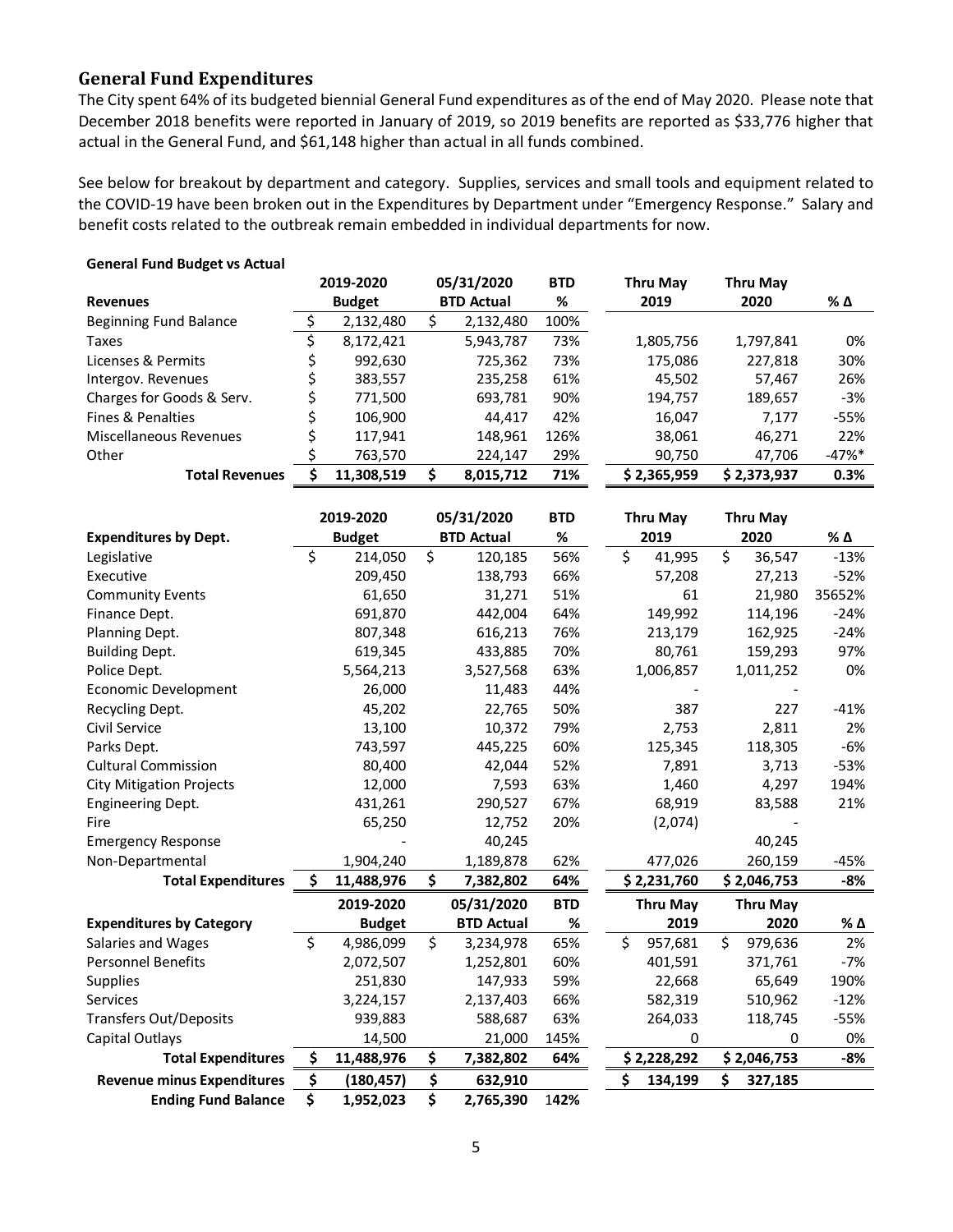## **Capital Funds**

The City had collected \$769,268 in **Real Estate Excise Tax (REET)** revenue by the end of May 2020, which is 69.2% of the \$1,111,500 budgeted for the biennium. \$45,411 in REET revenue was receipted in May 2020 from the sale of 17 homes in late March and early April.



The City did not collect any **Street or Park Impact Fees** through May 2020 due to credits given for developer constructed park and street improvements. Biennium to date, 90% of the \$281,089 budgeted Park Impact Fees and 22% of the \$1,336,912 budgeted Street Impact Fees have been collected.



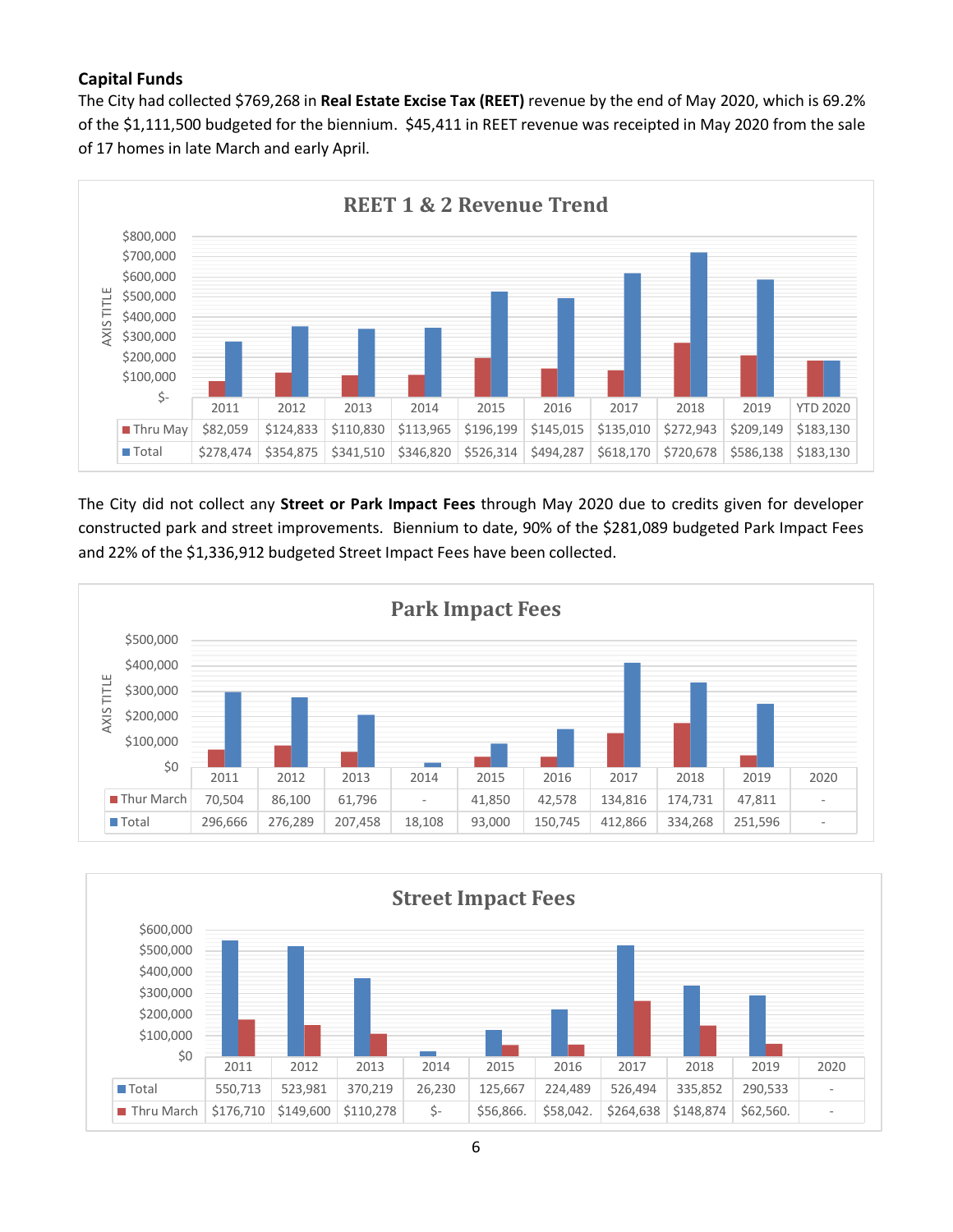## **Utility Funds**

Revenue from utility billing is reported on an accrual basis until the year end, when an adjusting entry is made to remove revenue that has been billed in December but will be received in January.

- 65.3%, or \$3,042,130, of budgeted **Water Fund** operating revenue was billed by the end of May 2020, and 62.7%, or \$2,593,895, of budgeted expenditures was spent. Expenditures through May 2019 are higher than expenditures through May of 2020 due to the timing of the water meter replacement project in 2019 and for 2nd quarter payments for **overhead and interfund services** that were paid early in 2019, in May rather than June.
- 77.5%, or \$3,882,110, of budgeted **Sewer Fund** operating revenue was billed by the end of May 2020, and 63%, or \$3,239,067, of budgeted expenditures was spent. Expenditures through May of 2019 are higher than expenditures through May 2020 due to 2nd quarter payments for **overhead and interfund services** that were paid early in 2019, in May rather than June.

• 79.6%, or \$1,240,223, of budgeted **Storm Drainage Fund** operating revenue was billed by the end of May 2020, and 66.5%, or \$1,016,742, of budgeted expenditures was spent. Expenditures through May of 2019 are higher than expenditures through May 2020 due to 2nd quarter payments for **overhead and interfund services** that were paid early in 2019, in May rather than June.

|                            |               |             |             | $\frac{9}{6}$ | <b>Thru May</b> | <b>Thru May</b> |                      |
|----------------------------|---------------|-------------|-------------|---------------|-----------------|-----------------|----------------------|
|                            | <b>Budget</b> | Actual      | Remaining   | Collected     | 2019            | 2020            | $%$ $\Delta$         |
| <b>Water Fund</b>          |               |             |             |               |                 |                 |                      |
| Revenue                    | \$4,661,304   | \$3,042,130 | \$1,619,174 | 65.3%         | \$902,249       | \$934,474       | 4%                   |
| Expenditures               | \$4,400,657   | \$2,758,593 | \$1,642,064 | 62.7%         | \$985,652       | \$620,931       | $-37\%$ <sup>*</sup> |
| <b>Sewer Fund</b>          |               |             |             |               |                 |                 |                      |
| Revenue                    | \$5,010,894   | \$3,882,110 | \$1,128,784 | 77.5%         | \$1,264,935     | \$1,315,806     | 4%                   |
| Expenditures               | \$5,140,196   | \$3,239,067 | \$1,901,129 | 63.0%         | \$969,899       | \$767,698       | $-21%$ *             |
| <b>Storm Drainage Fund</b> |               |             |             |               |                 |                 |                      |
| Revenue                    | \$1,557,860   | \$1,240,223 | \$317,637   | 79.6%         | \$407,349       | \$426,672       | 5%                   |
| Expenditures               | \$1,527,970   | \$1,016,742 | \$511,228   | 66.5%         | \$311,674       | \$261,015       | $-16%$ *             |

#### **Utility Fund Budget to Actual Revenues and Expenditures**

*\*See narrative above*

### **Utility Past Due**

On March 18, 2020, Governor Inslee called on all public utilities to suspend water shut offs and to waive late fees on utilities until the end of COVID-19 State of Emergency or 11:59 PM on July 28, 2020, whichever occurs first. The Governor's Office is working on guidance for utilities to develop COVID-19 customer support programs once the suspension is lifted.

Below is a table that shows effects of the suspension on past due utility accounts as of June 1, 2020 compared to June 1, 2019. \$4,849 of the \$7,881 that is over 120 days past due is from a single developer.

|      | 60 to 90 Days Past Due |                            | 90 to 120 Days Past Due |                            | Over 120 Days Past Due     |    |  |
|------|------------------------|----------------------------|-------------------------|----------------------------|----------------------------|----|--|
|      |                        | Total Amount # of Accounts |                         | Total Amount # of Accounts | Total Amount # of Accounts |    |  |
| 2019 | \$1.085                | 27                         | \$121                   | Δ                          | \$733                      |    |  |
| 2020 | \$8.256                | 75                         | \$5.732                 | 49                         | \$7,881                    | 26 |  |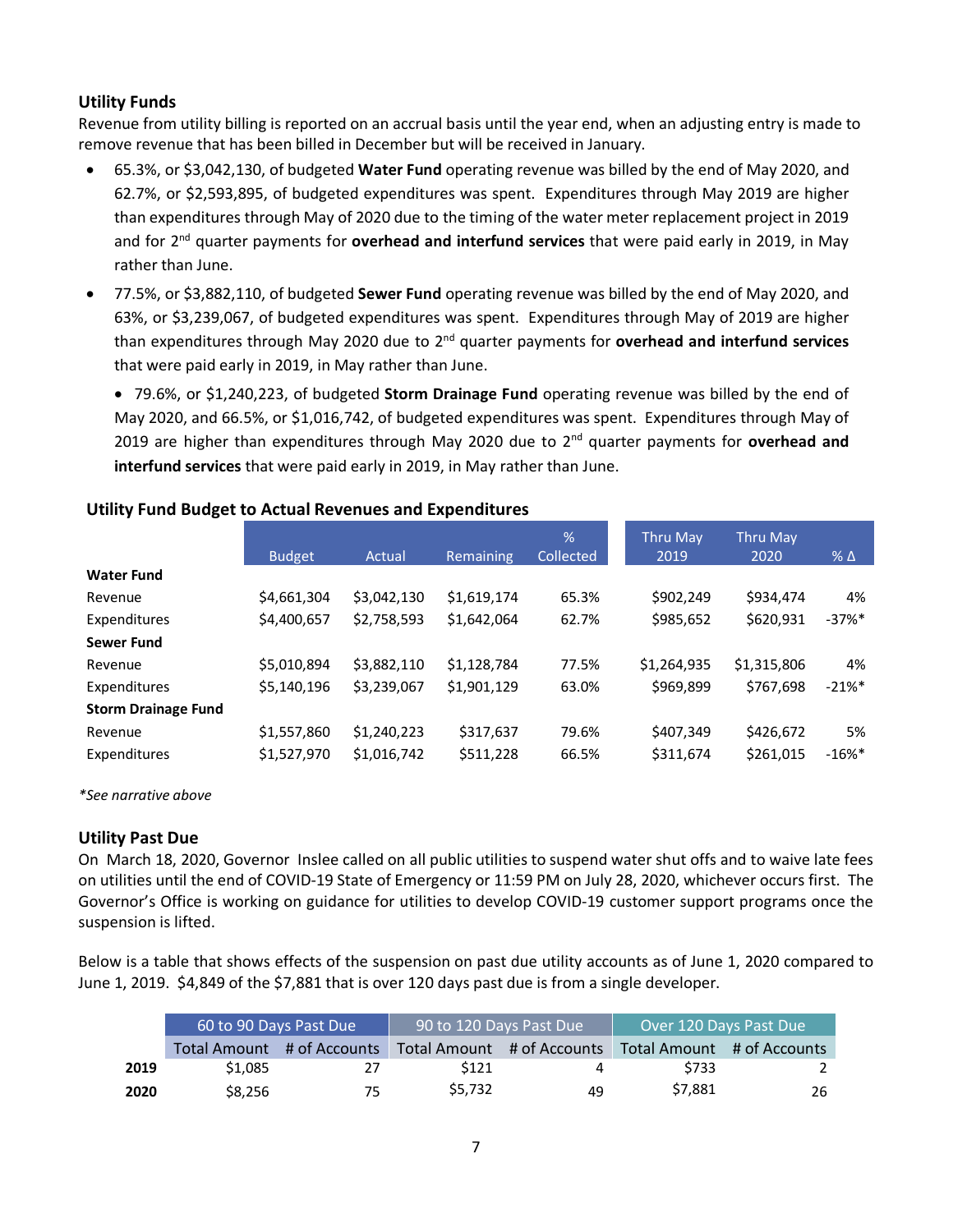#### **Ending Fund Balance**

At the end of May 2020, the City had an ending fund balance of \$21,044,493 for all funds, which is \$4,562,270 more than the beginning biennial fund balance, as shown in the table below, and \$2,794,125 higher than originally budgeted. Budget to actual expenditures and revenues for each fund can be found on the following two pages.

# **CITY OF DUVALL 2019-2020 REVENUE AND EXPENDITURE SUMMARY Biennium to Date as of May 31, 2020**

|      |                                        | <b>Beginning</b>             |                 |                     | <b>Ending</b>       |                   |                             |  |
|------|----------------------------------------|------------------------------|-----------------|---------------------|---------------------|-------------------|-----------------------------|--|
| Fund | <b>Description</b>                     | <b>Fund Balance</b>          | <b>Revenues</b> | <b>Expenditures</b> | <b>Fund Balance</b> | <b>Net Change</b> |                             |  |
| 001  | <b>General Fund</b>                    | Ś<br>$2,132,480$ \$          | 8,015,712       | \$<br>7,382,802 \$  | $2,765,391$ \$      | 632,911           | General<br>802,411          |  |
| 002  | <b>Contingency Fund</b>                | 231,954                      | 169,501         |                     | 401,454             | 169,501           | Fund                        |  |
| 101  | <b>Street Fund</b>                     | 177,846                      | 1,139,051       | 1,318,775           | (1,879)             | (179, 725)        | Special                     |  |
| 102  | <b>Transportation Benefit District</b> |                              | 100             |                     | 100                 | 100               | (147, 172)<br>Revenue       |  |
| 106  | <b>Big Rock Ball Park Maintenance</b>  | 35,150                       | 186,995         | 155,644             | 66,501              | 31,351            | <b>Funds</b>                |  |
| 107  | <b>Sensitive Areas Mitigation Fund</b> | 39,407                       | 1,101           |                     | 40,509              | 1,101             |                             |  |
| 206  | 2016 LTGO - Main St Debt Svc           | 19,866                       | 589,558         | 533,721             | 75,702              | 55,837            | 55,837<br>Debt Svc Fd       |  |
| 304  | <b>Real Estate Excise Tax Fund 1</b>   | 990,664                      | 416,519         | 103,577             | 1,303,607           | 312,942           |                             |  |
| 305  | <b>Real Estate Excise Tax Fund 2</b>   | 810,389                      | 411,319         | 111,104             | 1,110,604           | 300,215           | Capital                     |  |
| 306  | <b>Main Street Improvement</b>         | 1,188,870                    | 32,495          | 59,972              | 1,161,393           | (27, 477)         | 1,478,223<br>Project        |  |
| 307  | <b>Street CIP Fund</b>                 | 589,810                      | 710,578         | 148,677             | 1,151,711           | 561,902           | <b>Funds</b>                |  |
| 308  | <b>Parks CIP Fund</b>                  | 690,840                      | 488,315         | 157,674             | 1,021,481           | 330,641           |                             |  |
| 401  | <b>Water Fund</b>                      | 3,314,348                    | 3,042,130       | 2,758,593           | 3,597,885           | 283,537           |                             |  |
| 402  | <b>Sewer Fund</b>                      | 2,462,035                    | 3,882,110       | 3,239,067           | 3,105,078           | 643,043           |                             |  |
| 404  | <b>Storm Drainage Fund</b>             | 775,113                      | 1,240,223       | 1,016,742           | 998,594             | 223,481           |                             |  |
| 407  | <b>Water CIP Fund</b>                  | 1,315,436                    | 722,825         | 215,173             | 1,823,087           | 507,651           | Proprietary<br>2,441,593    |  |
| 408  | <b>Sewer CIP Fund</b>                  | 502,693                      | 888,985         | 347,389             | 1,044,289           | 541,596           | <b>Funds</b>                |  |
| 409  | <b>Storm Drainage CIP Fund</b>         | 113,978                      | 237,702         | 2,628               | 349,052             | 235,074           |                             |  |
| 410  | <b>Bond Redemption Fund</b>            | 19,940                       | 905             |                     | 20,844              | 905               |                             |  |
| 411  | <b>Bond Reserve Fund</b>               | 267,873                      | 6,706           | 400                 | 274,180             | 6,306             |                             |  |
| 501  | <b>Equipment Fund</b>                  | 464,099                      | 432,870         | 554,308             | 342,662             | (121, 438)        | Internal                    |  |
| 502  | <b>IT Fund</b>                         | 190,939                      | 358,963         | 317,651             | 232,251             | 41,312            | <b>Service</b><br>(68, 622) |  |
| 503  | <b>Building Maintenance Fund</b>       | 148,495                      | 170,604         | 159,101             | 159,998             | 11,503            | <b>Funds</b>                |  |
|      | <b>TOTAL</b>                           | Ŝ.<br>16,482,223<br><b>S</b> | 23,145,268      | 18,582,998 \$<br>s  | 21,044,493          | 4,562,270<br>- Ś  |                             |  |
|      |                                        | $\overline{a}$               | 20.027.01       | 20.027.04           |                     |                   |                             |  |

 $$39,627,491 = $39,627,491$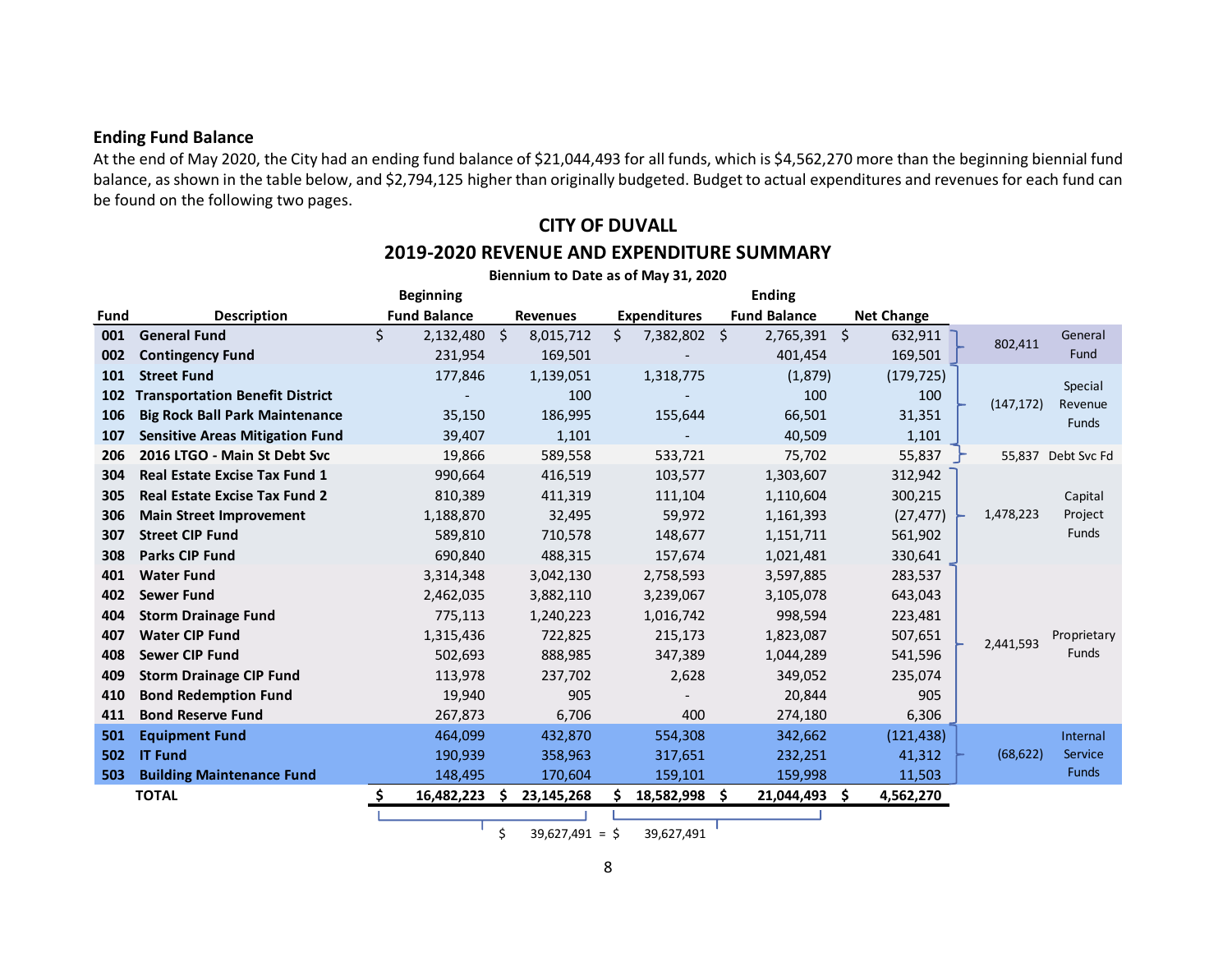#### **Revenues**

Revenues in the **General, Contingency, Big Rock Ball Park, Debt Service, Street, Equipment, IT and Building Maintenance Funds are all lower**through May 2020 compared to May 2019 due to **2nd quarter transfers and interfund charges for services** entered one month early in 2019. This type of revenue involves transferring money internally from fund to fund and is not received from outside sources. The City also received an early payment of sales tax revenue for its **Transportation Benefit District**.

# **CITY OF DUVALL 2019-2020 BUDGET vs ACTUAL - REVENUES**

|      | Biennium to date as of 05/31/2020      |                                  |    |                   |    |                   |                  |             |             |        |  |  |
|------|----------------------------------------|----------------------------------|----|-------------------|----|-------------------|------------------|-------------|-------------|--------|--|--|
|      |                                        |                                  |    |                   |    | <b>BTD</b>        | BTD%             | Thru May    | Thru May    |        |  |  |
| Fund | <b>Description</b>                     | <b>Budget</b>                    |    | <b>BTD Actual</b> |    | <b>Difference</b> | <b>Collected</b> | 2019        | 2020        | % Δ    |  |  |
| 001  | <b>General Fund</b>                    | \$11,308,519                     | \$ | 8,015,712         | Š. | 3,292,806         | 71%              | \$2,365,959 | \$2,373,937 | 0%     |  |  |
| 002  | <b>Contingency Fund</b>                | 262,860                          |    | 169,501           |    | 93,359            | 64%              | 66,529      | 35,102      | $-47%$ |  |  |
| 101  | <b>Street Fund</b>                     | 1,688,459                        |    | 1,139,051         |    | 549,409           | 67%              | 290,885     | 280,285     | -4%    |  |  |
| 102  | <b>Transportation Benefit District</b> |                                  |    | 100               |    |                   |                  |             | 100         |        |  |  |
| 106  | <b>Big Rock Ball Park Maintenance</b>  | 368,474                          |    | 186,995           |    | 181,479           | 51%              | 85,836      | 25,997      | -70%   |  |  |
| 107  | <b>Sensitive Areas Mitigation Fund</b> | 971                              |    | 1,101             |    | (130)             | 113%             | 341         | 318         | $-7%$  |  |  |
| 206  | 2016 LTGO - Main St Debt Svc           | 940,963                          |    | 589,558           |    | 351,405           | 63%              | 235,241     | 117,620     | $-50%$ |  |  |
| 304  | Real Estate Excise Tax Fund 1          | 577,910                          |    | 416,519           |    | 161,391           | 72%              | 113,539     | 101,550     | $-11%$ |  |  |
| 305  | <b>Real Estate Excise Tax Fund 2</b>   | 573,370                          |    | 411,319           |    | 162,051           | 72%              | 111,956     | 100,034     | $-11%$ |  |  |
| 306  | <b>Main Street Improvement</b>         | 29,227                           |    | 32,495            |    | (3, 268)          | 111%             | 10,242      | 9,153       | $-11%$ |  |  |
| 307  | <b>Street CIP Fund</b>                 | 1,352,867                        |    | 710,578           |    | 642,289           | 53%              | 380,113     | 20,415      | $-95%$ |  |  |
| 308  | Parks CIP Fund                         | 465,441                          |    | 488,315           |    | (22, 874)         | 105%             | 237,468     | 8,024       | $-97%$ |  |  |
| 401  | <b>Water Fund</b>                      | 4,661,304                        |    | 3,042,130         |    | 1,619,174         | 65%              | 902,249     | 934,474     | 4%     |  |  |
| 402  | <b>Sewer Fund</b>                      | 5,010,894                        |    | 3,882,110         |    | 1,128,784         | 77%              | 1,264,935   | 1,315,806   | 4%     |  |  |
| 404  | <b>Storm Drainage Fund</b>             | 1,557,860                        |    | 1,240,223         |    | 317,637           | 80%              | 407,349     | 426,672     | 5%     |  |  |
| 407  | <b>Water CIP Fund</b>                  | 985,981                          |    | 722,825           |    | 263,156           | 73%              | 139,100     | 246,187     | 77%    |  |  |
| 408  | <b>Sewer CIP Fund</b>                  | 1,206,629                        |    | 888,985           |    | 317,644           | 74%              | 121,878     | 300,734     | 147%   |  |  |
| 409  | <b>Storm Drainage CIP Fund</b>         | 261,235                          |    | 237,702           |    | 23,533            | 91%              | 12,134      | 37,286      | 207%   |  |  |
| 410  | <b>Bond Redemption Fund</b>            | 2,216                            |    | 905               |    | 1,311             | 41%              | 375         | 106         | $-72%$ |  |  |
| 411  | <b>Bond Reserve Fund</b>               | 6,599                            |    | 6,706             |    | (107)             | 102%             | 2,316       | 1,388       | $-40%$ |  |  |
| 501  | <b>Equipment Fund</b>                  | 377,465                          |    | 432,870           |    | (55, 405)         | 115%             | 111,548     | 50,074      | $-55%$ |  |  |
| 502  | <b>IT Fund</b>                         | 568,785                          |    | 358,963           |    | 209,822           | 63%              | 108,519     | 72,285      | $-33%$ |  |  |
| 503  | <b>Building Maintenance Fund</b>       | 268,881                          |    | 170,604           |    | 98,277            | 63%              | 49,066      | 34,479      | $-30%$ |  |  |
|      |                                        | 32,476,910<br><b>TOTAL</b><br>S. | \$ | 23,145,268        | S  | 9,331,743         | 71%              | \$7,017,579 | \$6,492,027 | -7%    |  |  |